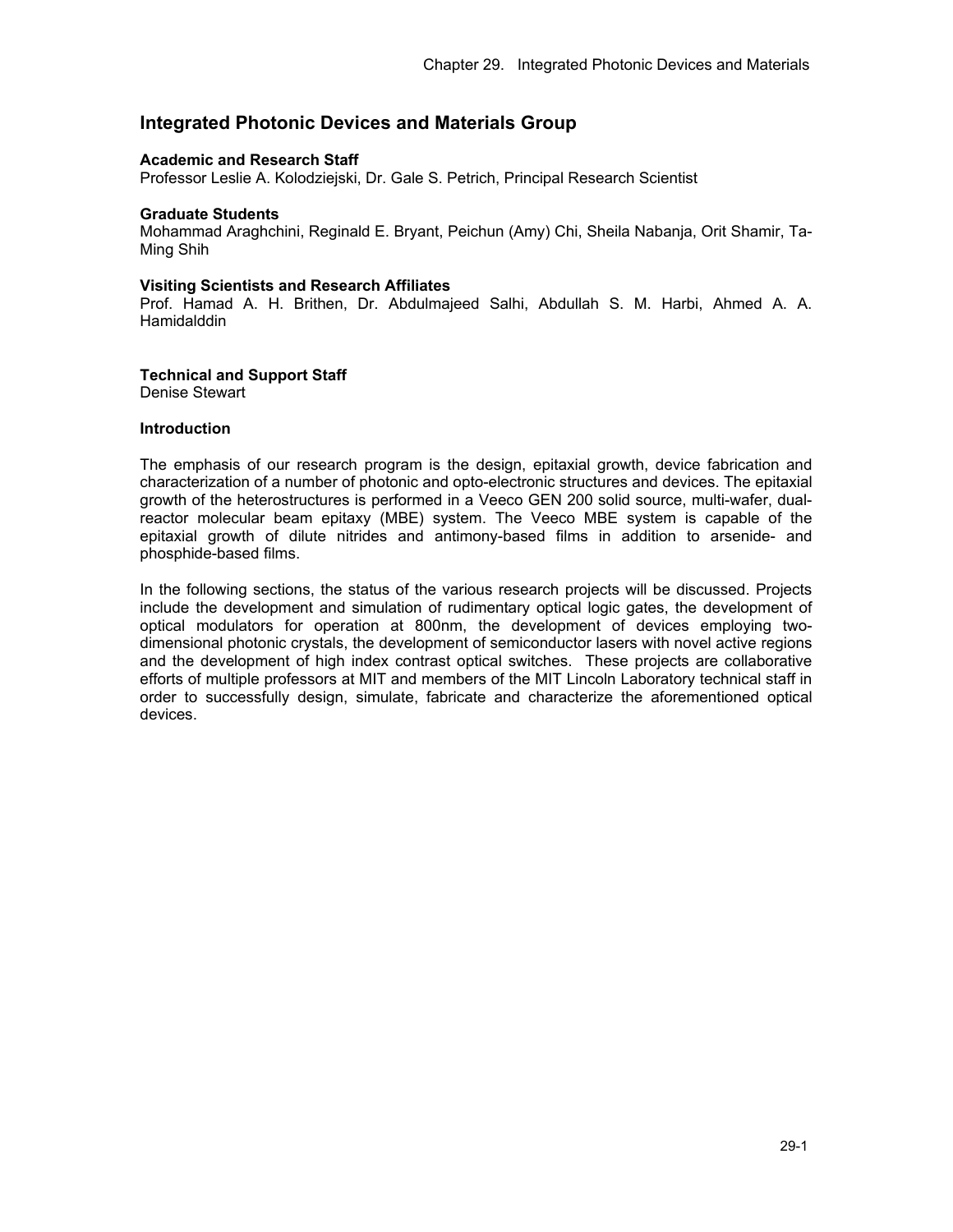## **1. Photonic Integrated Circuits for Ultrafast Optical Logic**

# **Sponsors**

Defense Advanced Research Projects Agency: Contract Number: W911NF-07-1-0630 MIT Lincoln Laboratory Integrated Photonics Initiative

#### **Project Staff**

Ta-Ming Shih, Sheila Nabanja, Dr. Jade Wang, Dr. Scott Hamilton, Dr. Gale S. Petrich, Professor Rajeev Ram, Professor Erich P. Ippen, and Professor Leslie A. Kolodziejski

Today, long-distance internet traffic is transmitted optically, "3R" regenerated (reamplified, reshaped, retimed), and routed by optical repeaters. However, the signal processing that is required for routing and regenerating the data is performed in the electronic domain, requiring expensive optical-to-electronic-to-optical (OEO) conversions, which can be alleviated by alloptical processing. The aim of this effort is to create a modular monolithically-integrated all-optical unit cell that is capable of performing a complete set of Boolean logic operations at speeds of over 100 Gb/s. Optical logic operations, wavelength conversion, and other advanced optical switching schemes can be implemented using a Mach-Zehnder interferometer with a bulk InGaAsP-based semiconductor optical amplifier (SOA) in each arm as shown schematically in Figure 1.

Two generations of integrated all-optical logic chips operating at a wavelength of 1550nm have been modeled, designed, fabricated, and tested. The SOAs are vertically integrated with the passive waveguides using the asymmetric twin waveguide technique, as shown in Figure 2. A  $p$ assive waveguide loss of 0.89 cm<sup>-1</sup> has been measured, and multimode interferometer operation has been verified using an IR camera. The diode characteristics of the SOA indicate that the contact resistance is on the order of  $10^{-4}$  Q cm<sup>2</sup>. SOA gain measurements are shown in Figure 3. The current effort includes the solid state modeling of the SOAs, decreasing the tapered fiber coupling losses and decreasing the contact resistance. Future work will include the implementation of quantum well and quantum dot active devices to further increase optical data bit rates.





Figure 1) General schematic of an all-optical logic Figure gate. Control signals A and C set the relative phase shifts of the two arms of the Mach-Zehnder interferometer, which signal B experiences. The output is filtered to obtain the desired wavelength passive waveguide. (generally that of B).

2) Scanning electron micrograph of the asymmetric twin waveguide taper for coupling between the active SOA waveguide to the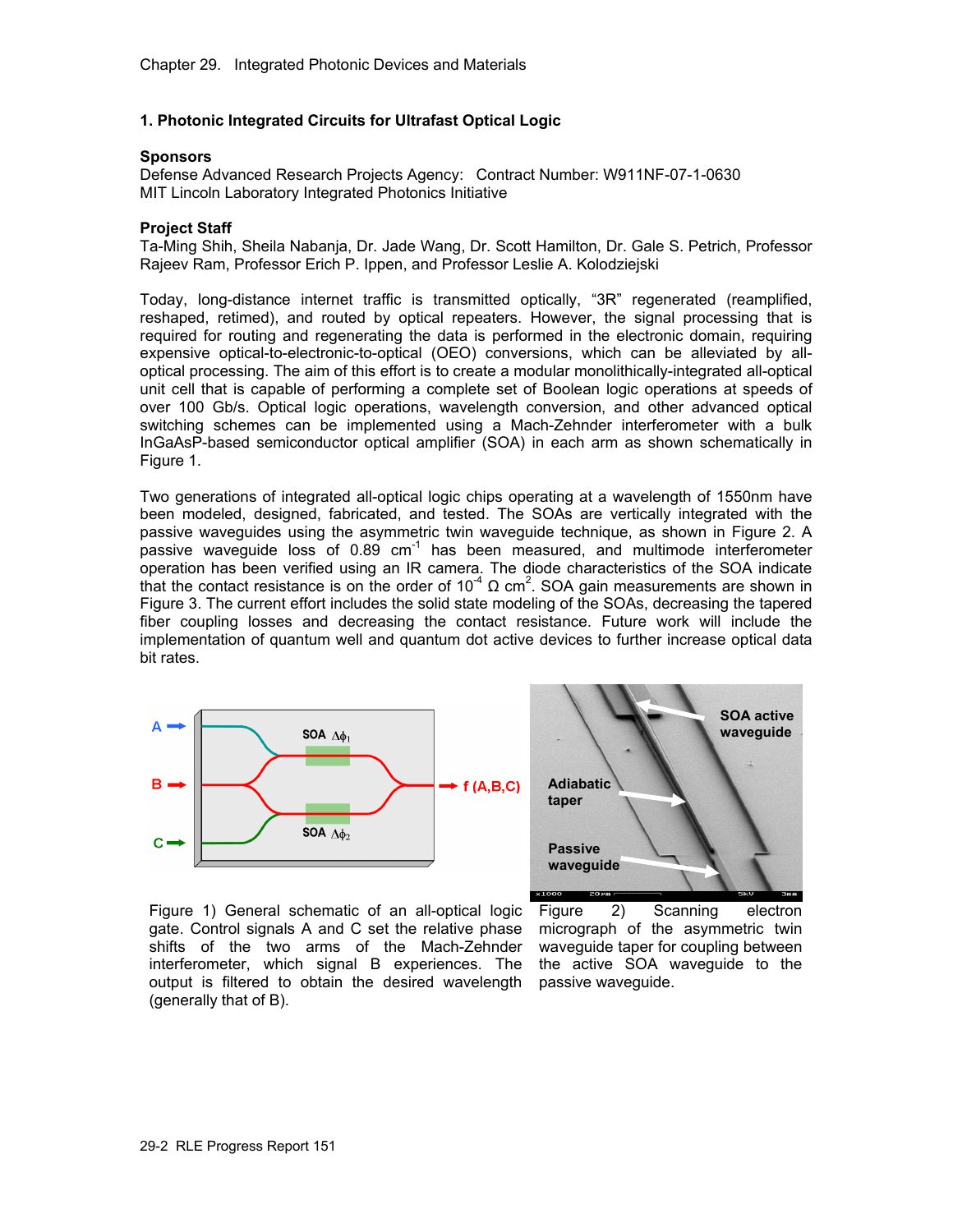

Figure 3) Output power as a function of current for a 2µm x 1mm SOA. The input optical power is 4.5 dBm.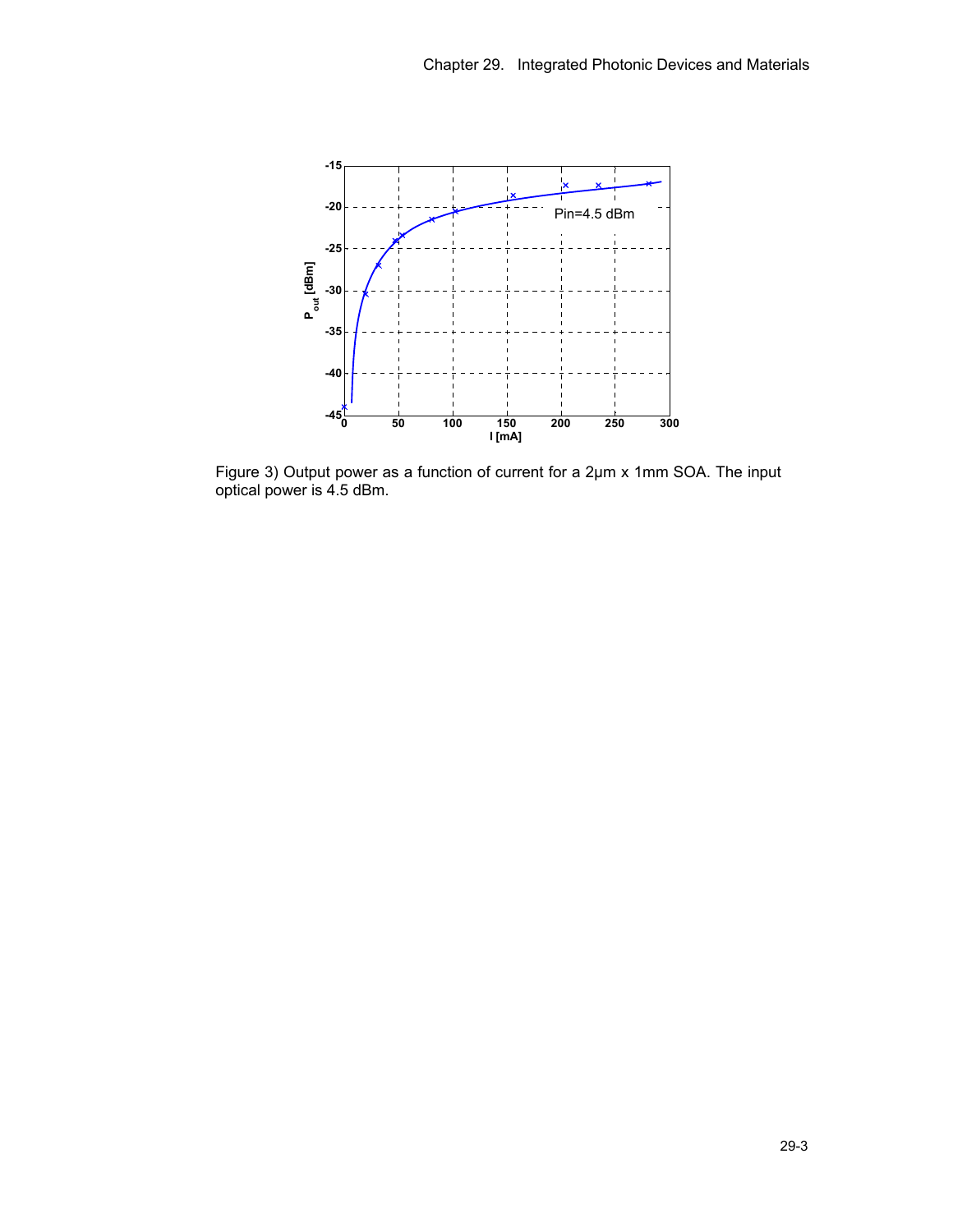# **2. Ultra Broad Band Modulator Arrays**

# **Sponsors**

Defense Advanced Research Projects Agency: Contract Number: HR0011-05-C-0155

## **Project Staff**

Orit Shamir, Marcus Dahlem, Dr. Gale S. Petrich, Professor Franz X. Kaertner, Professor Erich P. Ippen and Professor Leslie A. Kolodziejski

Optical signal modulation is a cornerstone of communication systems, allowing the transfer of information by electrically encoding the data onto an optical carrier. By transforming an incoming pulsed optical source into an optical frequency comb using arrayed waveguide gratings and employing both phase and amplitude modulation using Mach Zehnder interferometers, an arbitrary optical waveform is constructed following the recombination of the frequency comb.

Electro-optic modulation of frequency combs that are centered at a wavelength of 800nm requires the use of GaAs-based materials that are transparent to light of that wavelength. A structure (shown schematically in Figure 1) consisting of alternating high- and low-index AlGaAs materials, low-index AlGaAs cladding layers, and oxidizable AlAs layers has been grown by molecular beam epitaxy and processed into Mach Zehnder interferometers that consist of 2-µm-wide waveguides and active modulators. To create the largest mode possible and to minimize the coupling loss, the index contrast between the waveguiding layers and the cladding layers is minimized through the use of a dilute waveguide structure in which thin layers of high-index material are embedded in a low-index material. The resulting layered structure has an effective index slightly higher than the low-index material and is determined by the layer thicknesses as well as the refractive index of the two materials that comprise the dilute waveguide. The oxidized AlAs layers strongly confine the optical mode to the middle of the structure and are expected to allow the device to withstand higher operating voltages without concern about breakdown or carrier loss.

Fabrication of the electro-optic modulator employs a self-aligned photolithography and etching process to ensure successful optical power transfer between the passive and powered waveguide regions that are defined in separate steps. Figure 2 shows a top view of the passive waveguide/modulator interface, while Figure 3 shows a scanning electron micrograph of the cross section of the modulator. The completed modulators are currently undergoing optical characterization. Passive measurements of previously fabricated structures yielded an optical loss of 5db/cm using a previously optimized RIE process. The fabricaiton process now utilizes an inductively-coupled plasma reactive ion etch step for the definition of all waveguides to decrease the optical losses in the system.

Arbitrary waveform generation is obtained by the phase and amplitude modulation of the individual frequency components within a frequency comb. Hence, optical wavelength demultiplexers and multiplexers are necessary for the spatial separation and recombination of wavelength components prior to and following modulation. Therefore, the structure and performance of arrayed waveguide gratings (AWG), which serve as the demultiplexer and multiplexer, have been modeled and a mask containing the AWG is currently being designed. The AWG has eight input and output waveguides that are each 2μm wide. As the input aperture of the free propagation region (FPR) is approached, the waveguide width gradually increases to 3μm over a length of 50μm. The output waveguides taper in width at the output aperture, scaling back from 3μm to 2μm over a similar length. Adjusting the waveguide width allows the optical mode to smoothly transition from the confined waveguides to the dispersive-free propagation region. The thirty waveguides in the phased array section similarly taper from a width of 4μm to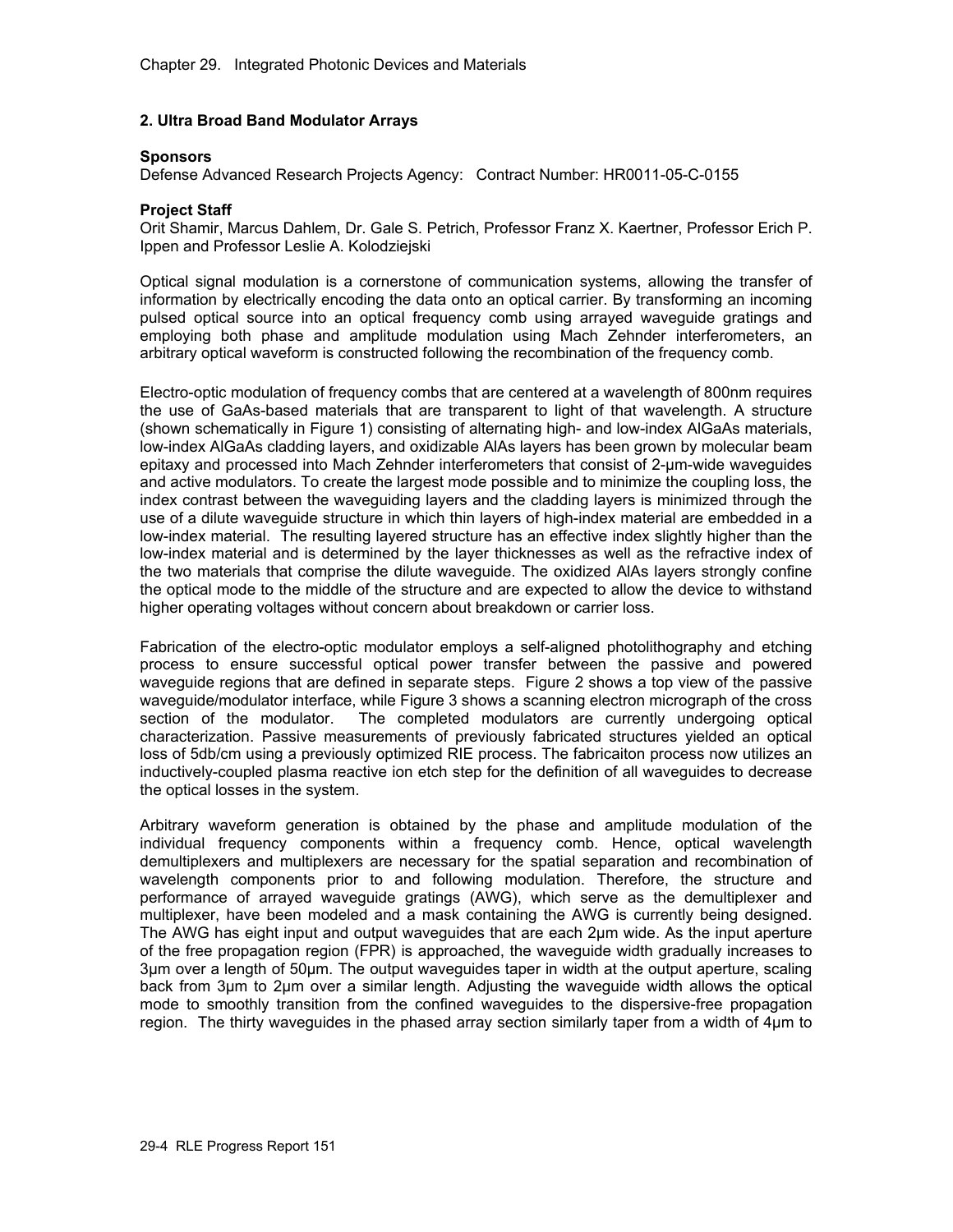3μm. At the first FPR output, where the waveguides are 4μm wide, there is no space between the waveguides, encouraging full transmission of the diffracted power from the first FPR to the phased array waveguides and on to the second FPR. The AWG is designed and simulated to have 10 GHz channel spacing with -30dB to -40dB of optical cross-talk between output waveguides.





complete waveguide modulator structure.

Figure 1) Cross-section illustration of a Figure 2) Top view of modulator device, including powered (metallized) and passive waveguides. The oxidation front is also visible.



Figure 3) Facet view of the passive waveguides that have been planarized with BCB. The waveguides lead into and out of the powered Mach Zehnder interferometers.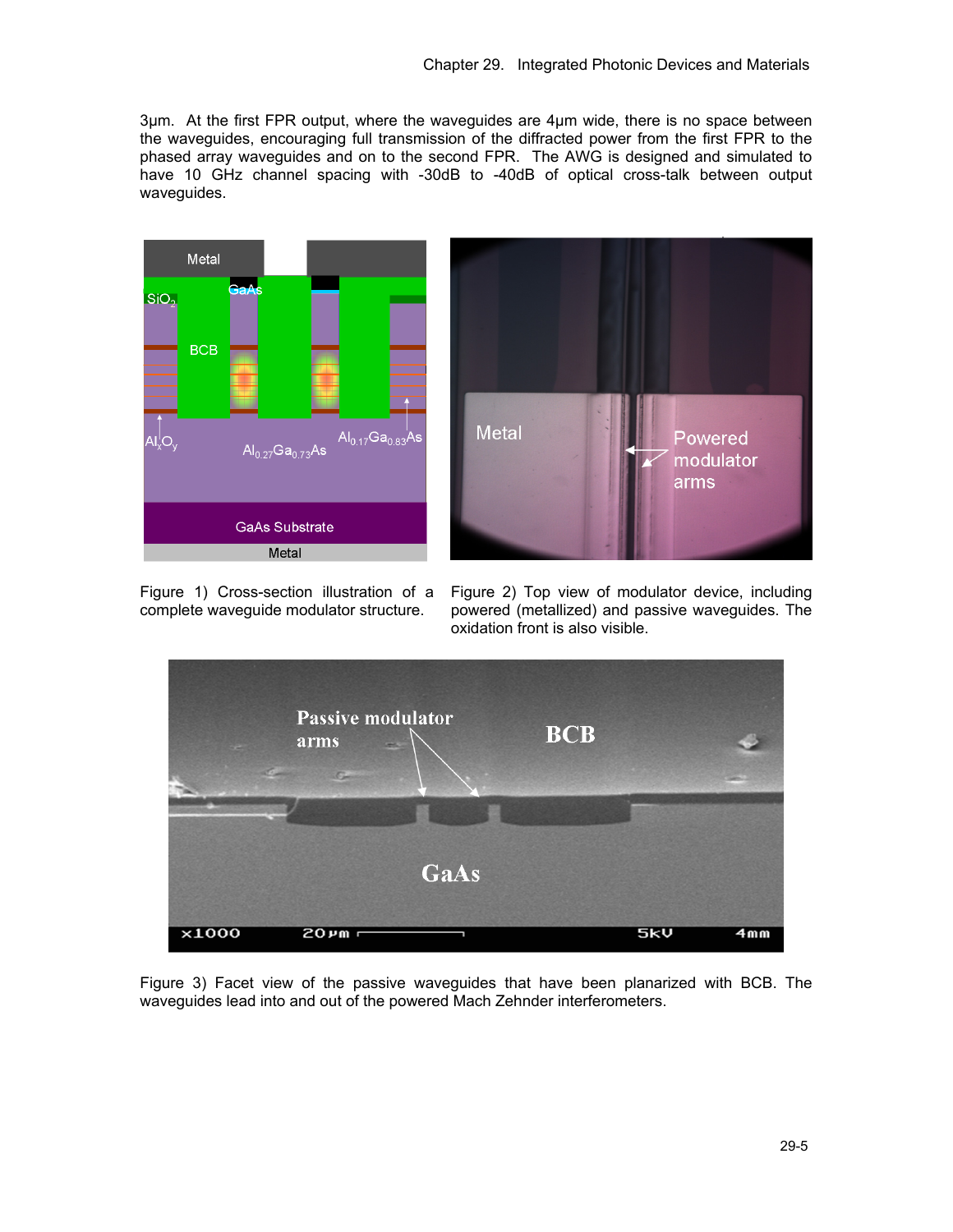# **3. Photonic Crystals within Thermo-Photo-Voltaic Systems**

# **Sponsor**

National Science Foundation Award Number DMR-02-13282 MARCO Interconnect Focus Center, Subcontract from Georgia Institute of Technology Contract Number B-12-M06-52 Wide Net Technology Award Number: 014-337-001

# **Project Staff**

Mohammad Araghchini, Ivan Čelanović, Andre Kurs, Gale S. Petrich, Professor John Kassakian, Professor Marin Soljacic and Professor Leslie A. Kolodziejski

Thermo-photo-voltaic (TPV) systems convert heat into electricity. A basic thermo-photo-voltaic system consists of a thermal emitter and a photovoltaic (PV) diode. These systems have been of scientific interest for over 50 years; however, a number of TPV developments have occurred in the last 15 years, with the development of the semiconductor industry. TPV conversion systems have the advantages of no moving parts, long lifetime, quiet operation, low exhaust emissions, and low maintenance. However, their low efficiency has been their main disadvantage. In order to achieve higher TPV efficiencies, it is necessary to improve the matching of the emitted spectrum to the sensitivity spectrum of the PV diode. In this work, spectral control is done via selective emission by using periodic structures, i.e., a photonic crystal. In this project, the design, fabrication, and demonstration of optimized efficient TPV systems using tungsten-based photonic crystals for spectrum modification are being investigated.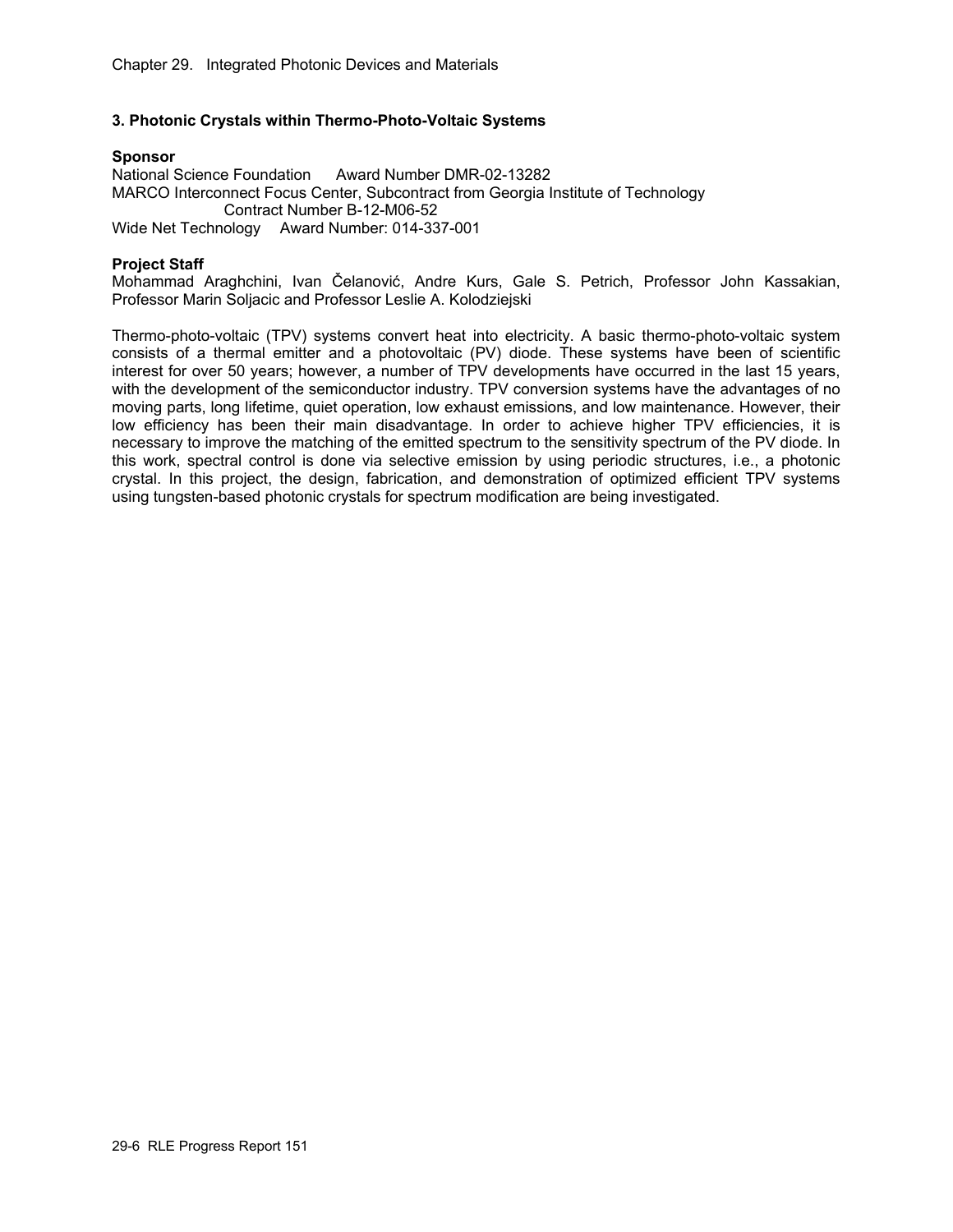## **4. Novel Active Materials for Optical Sources**

### **Sponsors**

Defense Advanced Research Projects Agency Contract No. W911NF-07-1-0630

## **Project Staff**

Sheila Nabanja, Ta-Ming Shih, Dr. Gale S. Petrich, and Professor Leslie A. Kolodziejski

Quantum-dot (QD) heterostructure lasers are a type of semiconductor laser that utilize quantum dots to generate photons. Quantum dots are semiconductor nanocrystals of narrow band-gap material that are embedded in a wider band-gap material. The use of molecular beam epitaxy for the growth of highly lattice-mismatched III-V semiconductor materials has made the self-assembly of these structures possible. Due to the strong three-dimensional carrier confinement, devices that employ quantum dots have unique capabilities that are otherwise practically unachievable with bulk semi-conductors or even two-dimensional-confined quantum wells.

One of the significant benefits of exploiting quantum effects in QD semiconductor lasers is the decrease of the laser's threshold current density, which is a direct result of the reduction in the translational degrees of freedom of charge-carriers (electrons and holes). This reduction in translational degrees of freedom leads to an increase in the density of states of charge-carriers near the band edges. Another important benefit is that the threshold current density in QD lasers is unaffected by temperatures up to about 300K since the charge-carriers can only be thermally excited to a very limited number of the well-spaced energy levels.

The goal of this work is to design, fabricate, and characterize semiconductor lasers with quantum dots within their active region on both n-GaAs substrates and n-InP substrates. The use of a separate confinement heterostructure will allow for electrical and vertical optical confinement while horizontal optical confinement will be achieved by means of ridge waveguides. The front-end fabrication processes include photolithography to define the etch masks, a reactive ion etch and a wet etch of the arsenidebased or phosphide-based materials to create the waveguide ridges, a planarization step, and then finally ohmic contact patterning. The back-end processes include lapping, metal evaporation, and cleaving. Characterization of GaAs-based quantum dot lasers is underway while the InP-based lasers are being fabricated and are nearly ready for optical characterization.

Ultimately, the lasers require characterization and to that end, a characterization setup has been designed and built. A laser diode driver feeds current under a continuous or a pulsed mode to the device contacts through a probe and the output light is detected by a broad area InGaAs detector. Light-Current measurements as well as Current-Voltage measurement can be taken. The temperature of the device can be kept constant or varied using a Thermo-Electric (TE) cooler on which the laser is mounted. The use of interchangeable InGaAs and PbS detectors will allow for a versatile detection system with good sensitivity to emission wavelength from 0.95  $\mu$ m to 2.5  $\mu$ m.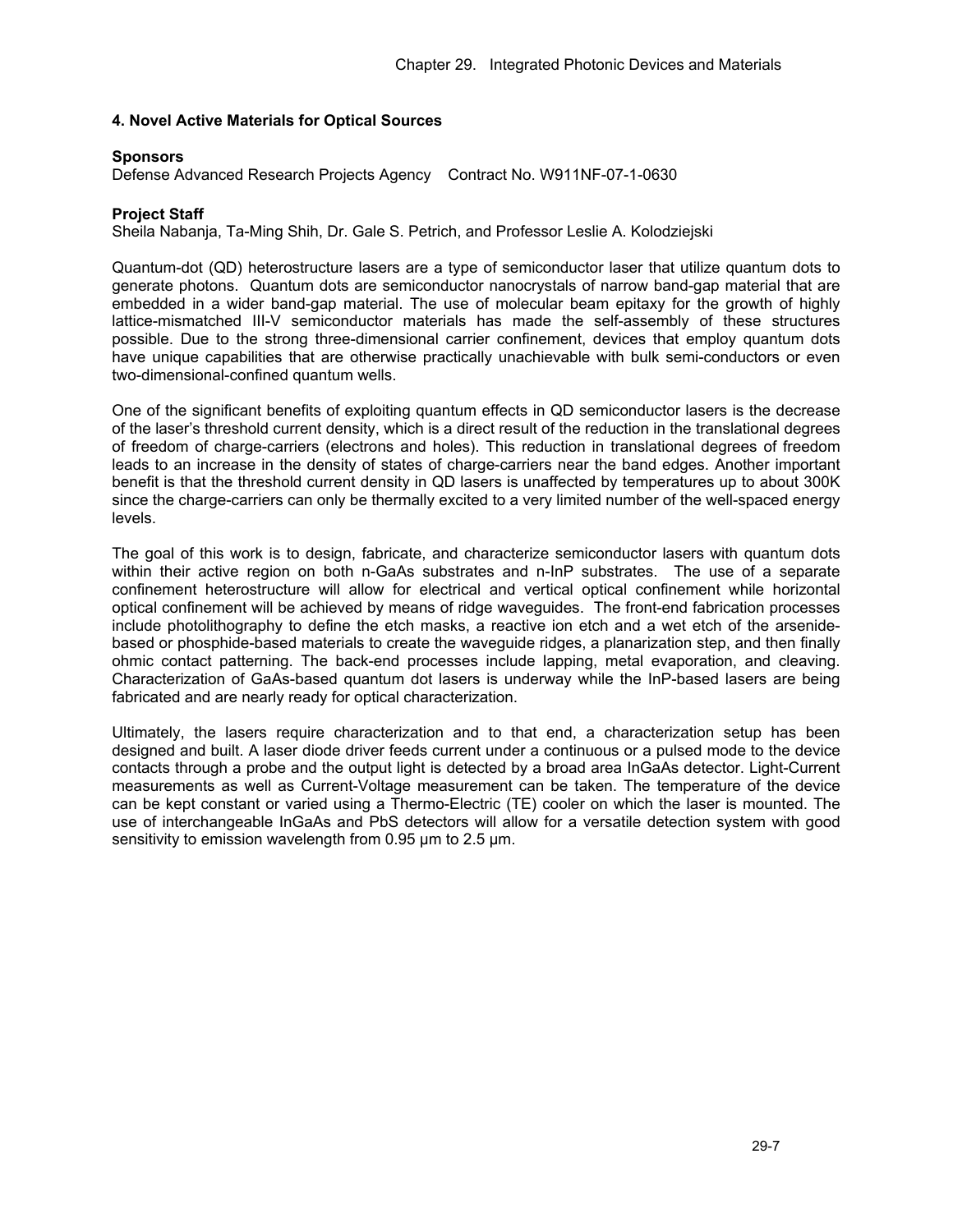## **5. Nanoelectromechanically-Actuated Submicron Optical Switches**

#### **Sponsors:**

National Science Foundation Award Number DMR-02-13282

# **Project Staff**

Reginald E. Bryant, Dr. Gale S. Petrich, and Professor Leslie A. Kolodziejski

As an alternative to free-space microelectrical mechanical (MEM) optical switches, a set of planar MEM optical switches were designed to reconfigure light paths on the micro- to submicro-second timescales within a smaller device footprint and at a lower anticipated manufacturing (packaging) cost. Moreover, these optical switches were specifically designed to be compatible with a variety of microphotonic substrate platforms, enabling the switch to be monolithically integrated alongside a diverse suite of optical devices. In addition, unlike free-space MEM optical switches, each of the integrated MEM optical switches is able to perform polarization-independent broadband switching, coarse-wavelength-division multiplexing, polarization-splitting, or a combination thereof.

Two well-established technologies were used in the design of these substrate platform-independent optical switches: high-index contrast planar optics and microelectromechanical (MEM) actuation. All of the MEM optical switches were based on evanescent-coupled structures that were modulated mechanically. A flexible fabrication process sequence was devised in order for the MEM optical switches to be digitally actuated without requiring complex and expensive feedback circuitry. Moreover, the MEM optical switches were designed with mechanical latches that effectively made the MEM optical switches bistable- -not requiring a constant external power supply to maintain a switch state. Figure 1 shows an optical switch that uses adiabatic directional coupling to transfer the optical signal from one waveguide to the other, tethers along with gap closers to push the waveguides together to allow the waveguides to interact, and latches along with gap closers to hold the optical switch in the desired optical state.



Figure 1) Schematic of the optical switch.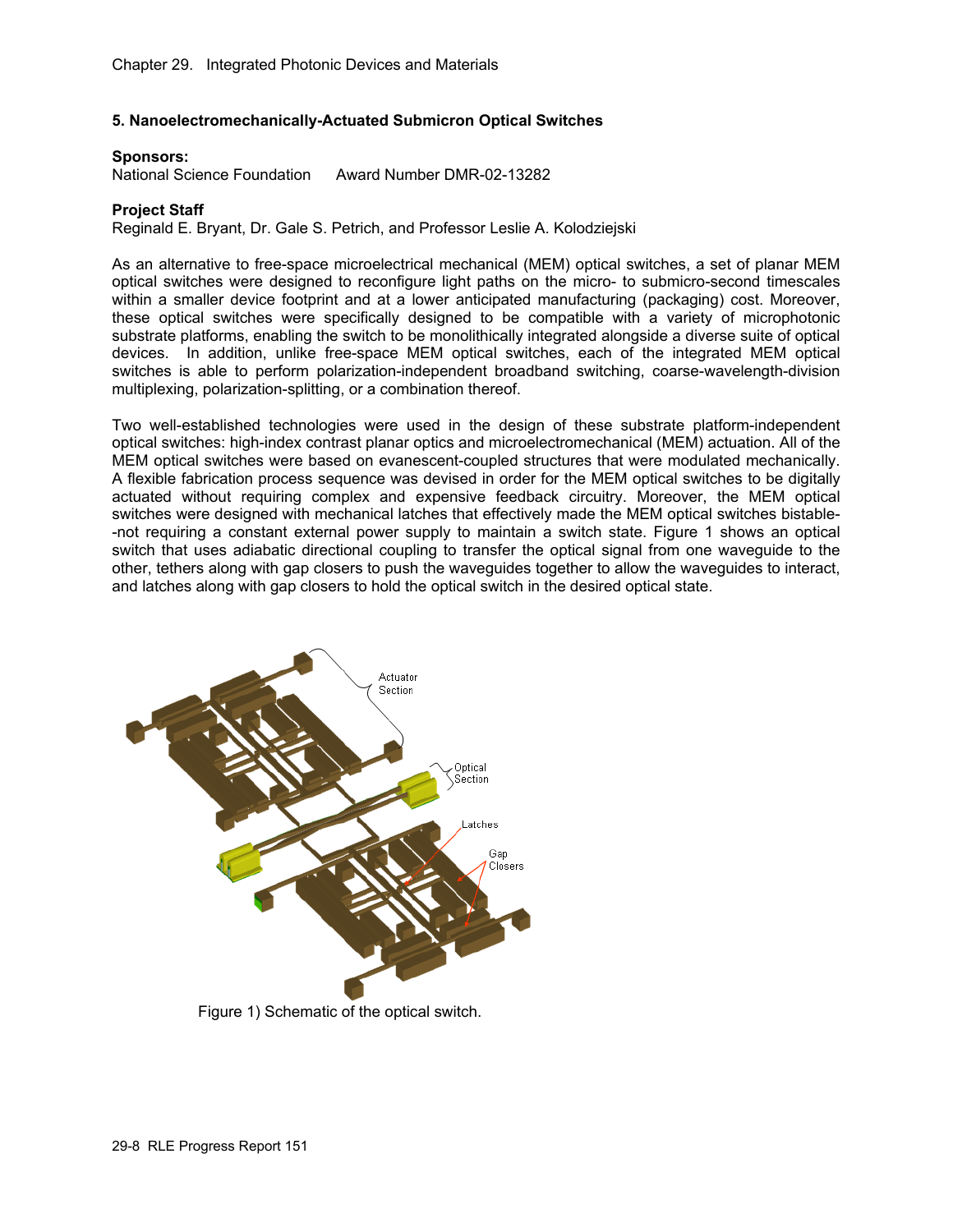# **6. Mid-IR Light Sources**

## **Sponsors:**

King Abdulaziz City for science and Technology Award Number: 014-767-001

# **Project Staff**

Peichun (Amy) Chi, Abdullah S. M. Harbi, Ahmed A. A. Hamidalddin, Prof. Hamad A. H. Brithen, Dr. Abdulmajeed Salhi, Dr. Gale S. Petrich, and Professor Leslie A. Kolodziejski

The mid-infrared (MIR) semiconductor laser device is of great importance in terms of use in ultra sensitive molecular sensing applications, since several crucial toxic gas molecules  $(CH_4, CO_2, CO_3$  and HCl) have their fundamental absorption lines within the spectral region spanning from 2 to 4 μm. MIR laser diodes, operating under room temperature and emitting tens of milliwatts of power, can be designed in two major material systems: the antimonide-based material system and arsenide-phosphide-based material system. Previous studies had designed the former in a nearly lattice-matched fashion while the latter could reach 2 μm emission if more than 1.5% strain is incorporated in the quantum wells (QWs). Kuang et al [1] demonstrated an  $In_{0.86}Ga_{0.14}As-In_{0.48}Ga_{0.42}Al_{0.1}As-InP$  based quantum well diode laser with 2.2% strain and with a 2.2 μm emission wavelength that was grown using solid source MBE. This design, with aluminum in the cladding layers, exhibits higher performance in terms of carrier leakage and maximum operating temperature. In this work, we would like to continue the design concept of MIR lasers with strained quantum wells and aluminum-containing cladding layers in the arsenide-based material system, but with dilute antimony (<10% atomic concentration) incorporation, as an alternative method to achieve an emission wavelength over 2 μm.

The proposed laser structure is composed of two compressively 1.5% strained  $\ln_{0.75}Ga_{0.25}As(Sb)$ quantum wells separated by an  $In<sub>0.48</sub>Ga<sub>0.42</sub>Al<sub>0.1</sub>As barrier layer and sandwiched between$  $In_{0.48}Ga_{0.42}Al_{0.1}As$  waveguide layers.  $In_{0.52}Al_{0.48}As$ , lattice-matched to the InP substrate, acts as cladding layers in this separate confinement heterostructure. The positive strain is the result of antimony, which is also noted in parenthesis as a dilute amount. The specific concentrations of the group V elements that are achievable must be determined experimentally. There are three advantages to this structure: 1) the highly-strained active region is implemented in InP telecommunication technology; 2) the additional structural and chemical misfit that is introduced by antimony is expected to lead to larger band gap bowing in the In<sub>0.75</sub>Ga<sub>0.25</sub>As(Sb) material; 3) the surfactant nature of antimony tolerates higher strain in the  $In<sub>0.75</sub>Ga<sub>0.25</sub>As(Sb)$  layer by delaying the transition from two-dimensional to three-dimensional growth.

Strained epitaxy is especially sensitive to growth conditions. We plan to reach the proposed structure with +1.5% in an asymptotic manner by growing test structures of various levels of strain. The current status includes MBE growth along with high resolution x-ray diffraction (HR-XRD) and photoluminescence (PL) characterizations of test structures. Figure 1 shows a (400) HR-XRD rocking curve and simulation of a test structure consisting of a superlattice of 3 pairs of +1% strained  $In_{0.68}Ga_{0.32}As(Sb)/In_{0.48}Ga_{0.42}Al_{0.1}As$ layers. Peak 2 corresponds to the  $In_{0.48}Ga_{0.42}Al_{0.1}As$  buffer layer that is 0.4% lattice mismatched with respect to InP substrate (peak1). The interference fringes at position 3 verify that the dilute antimony layer is  $In_{0.75}Ga_{0.25}As_{0.95}Sb_{0.05}$ . PL from the test structure shows an emission wavelength at 1.95 µm. MBE growth of test structures with higher amounts of strain is currently underway.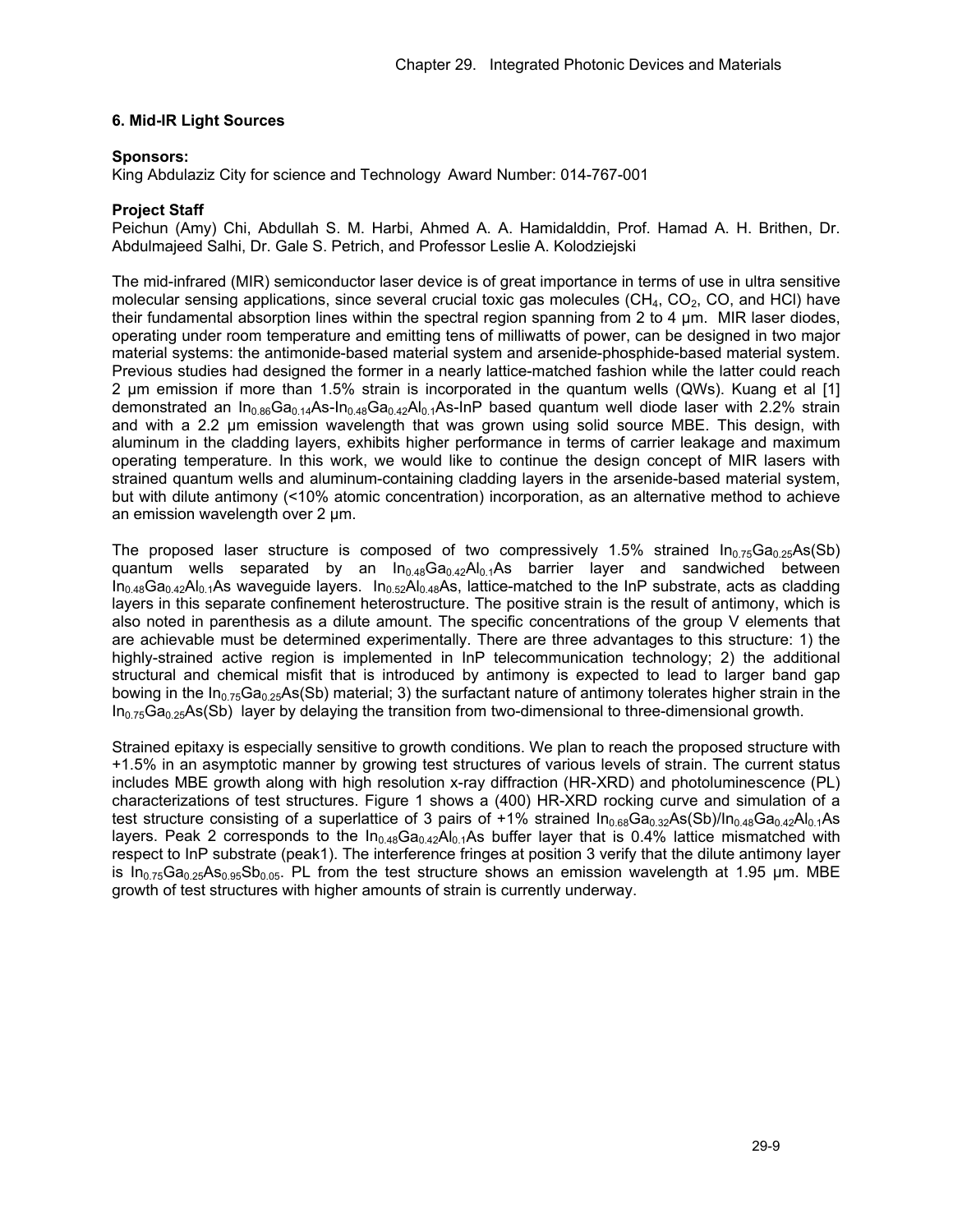

Figure 1) (400) X-ray 2 theta-omega rocking curve with a simulation fit of a dilute antimony-based test structure. The inset schematically shows the layers within the test structure.

[1] G.K. Kuang G. Bohm, M. Grau, G. Rosel, and M.-C. Amann "Long Wavelength InGaAs-InGaAlAs-InP lasers grown in MBE" Journal of Crystal Growth v. 227-228 p.334-337, 2001.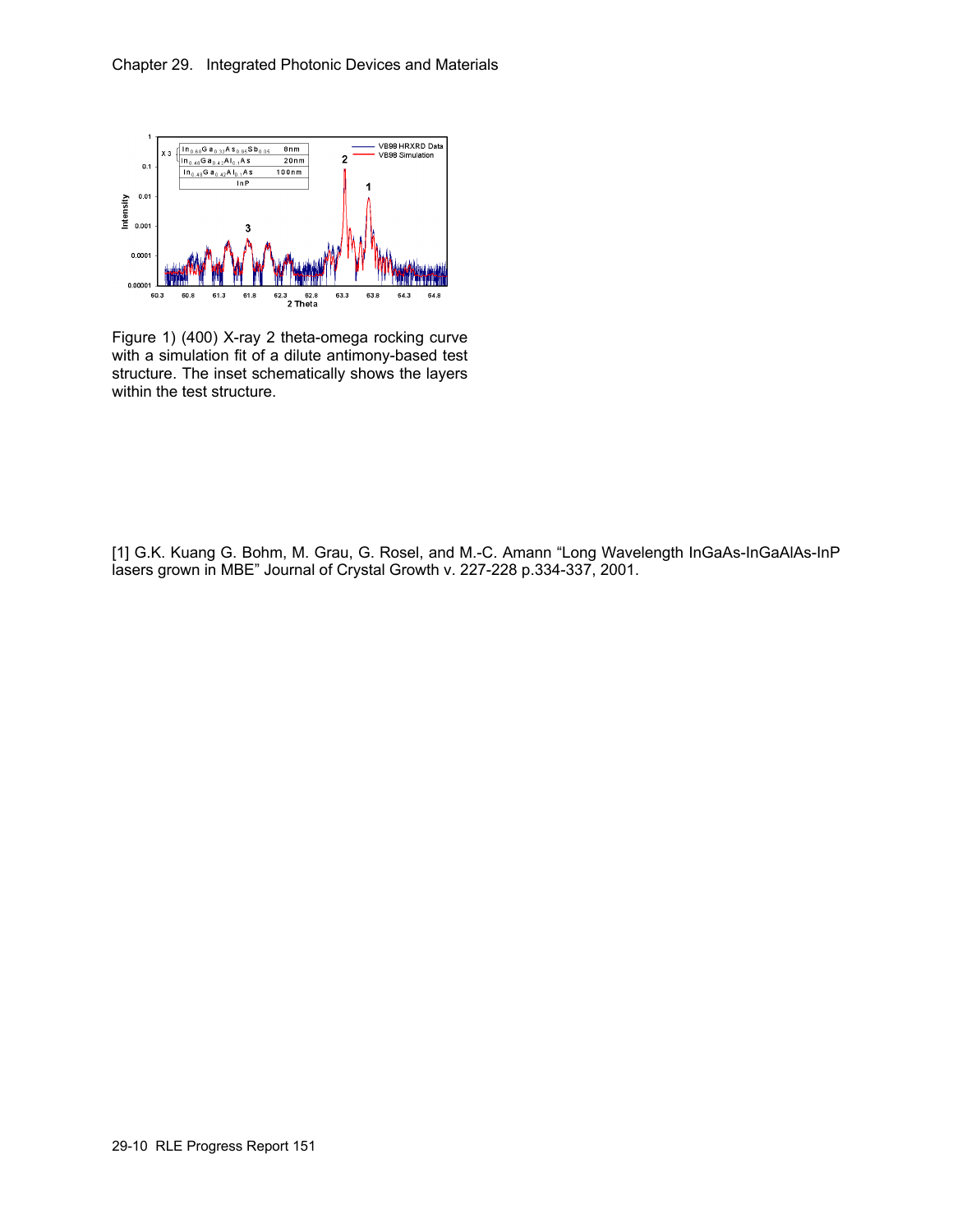#### **7. Saturable Bragg Reflectors for Ultra-Short Pulse Lasers**

# **Sponsors**

**Thorlabs** 

## **Project Staff**

Umit Demirbas, Dr. Gale S. Petrich, Professor Franz X. Kaertner, Professor James G. Fujimoto and Professor Leslie A. Kolodziejski

Saturable Bragg reflectors (SBRs) are an integral part of lasers that are capable of creating subpicosecond pulses. SBRs consist of two basic components, a highly reflective dielectric mirror stack and a saturable absorber, both of which can be "tuned" to the wavelength of the laser cavity. SBRs have been grown via molecular beam epitaxy to work in lasers that operate at a center wavelength of 800nm, 850nm, 910nm and 1550nm. In most instances, the highly reflective dielectric mirror stack consists of a series of alternating layers of high index  $Al_xGa_{1-x}As$  layers where x<0.2 and low index  $Al_{0.95}Ga_{0.05}As$ layers. The exact thickness of each layer and the number of pairs is dependent on the laser cavity. In order to achieve the shortest pulses possible, the difference in the index of refraction between the high index  $Al_xGa_{1-x}As$  layers and the low index  $Al_{0.95}Ga_{0.05}As$  layers is maximized. The III-V material that is used in the saturable absorber section depends on the laser cavity. For lasers operating at wavelengths less than 870nm, the saturable absorber section contains at least one layer of GaAs while for lasers operating at wavelengths greater than 870nmm,  $In_xGa_{1-x}As$  layers are used where the indium content is laser cavity specific. Figure 1 shows the measured reflectivity along with a simulation fit of an SBR that is used in Ti:Sapphire, CrLiSAF, Cr:LiSGAF lasers which operate at a center wavelength of 850nm. Figure 2 shows the measured high resolution (400) x-ray rocking curve along with a simulation fit of the same SBR. Using this SBR with the Cr:LiSAF laser, 75 fs, 1.43 nJ pulses were obtained at an average power of 164 mW and at repetition rate of 114.5 MHz.





Figure 1) The measured reflectivity and simulation fit of a SBR for operation at 850nm.

Figure 2) The measured (400) x-ray rocking curve and simulation fit of a SBR for operation at 850nm.